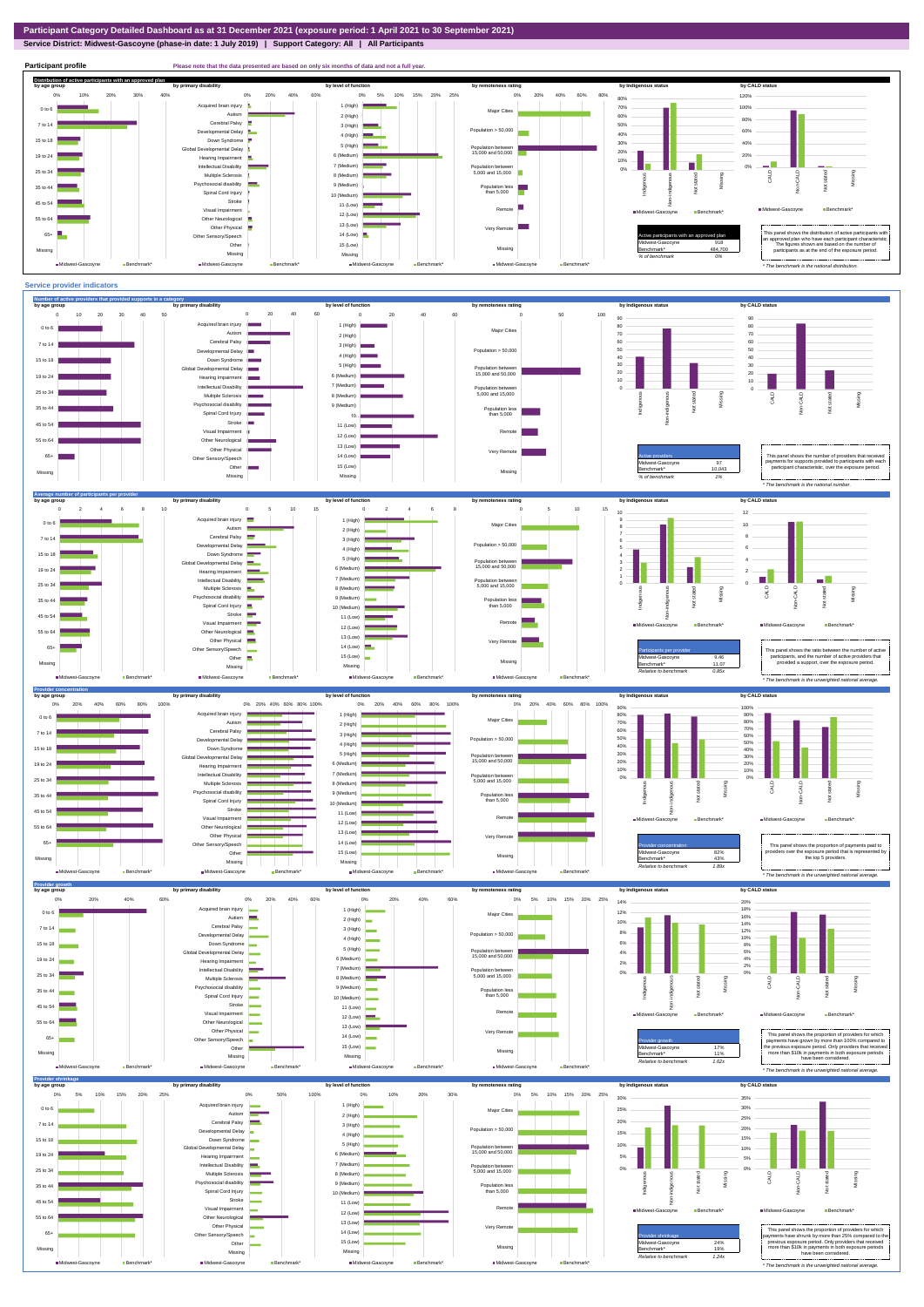# **Service District: Midwest-Gascoyne (phase-in date: 1 July 2019) | Support Category: All | All Participants**



|                                | Active participants with        |                                           | <b>Participants</b> | Provider      | Provider        | Provider  | <b>Total plan</b> |                                 |                    | Outcomes indicator on | Has the NDIS helped with |
|--------------------------------|---------------------------------|-------------------------------------------|---------------------|---------------|-----------------|-----------|-------------------|---------------------------------|--------------------|-----------------------|--------------------------|
| <b>Support category</b>        | approved plans                  | <b>Active providers</b>                   | per provider        | concentration | arowth          | shrinkage | budgets (\$m)     | Payments (\$m)                  | <b>Utilisation</b> | choice and control    | choice and control?      |
|                                |                                 |                                           |                     |               |                 |           |                   |                                 |                    |                       |                          |
| Core                           |                                 |                                           |                     |               |                 |           | 0.5               |                                 |                    |                       |                          |
| Consumables                    | 523                             | 22<br>31                                  | 23.8                | 92%           | 0%              | $0\%$     | 9.6               | 0.4                             | 73%                | 58%                   | 70%                      |
| <b>Daily Activities</b>        | 416                             |                                           | 13.4                | 97%           | 8%              | 17%       | 5.4               | 7.6                             | 80%                | 52%                   | 69%                      |
| Community                      | 483                             | 22                                        | 22.0                | 97%           | 17%             | 8%        | 0.4               | 3.3                             | 61%                | 48%                   | 68%                      |
| Transport<br>                  | 344<br>.                        | .                                         | 57.3<br>-------     | 100%<br>      | 0%<br>          | 0%<br>.   | .                 | 0.3<br>-------                  | 79%<br>            | 44%<br>------         | 66%<br>------            |
| Core total                     | 756                             | 43                                        | 17.6                | 96%           | 6%              | 25%       | 15.9              | 11.6                            | 73%                | 52%                   | 67%                      |
|                                |                                 |                                           |                     |               |                 |           |                   |                                 |                    |                       |                          |
| <b>Capacity Building</b>       |                                 |                                           |                     |               |                 | ٠         | 0.5               |                                 |                    |                       |                          |
| Choice and Control             | 627                             | 26                                        | 24.1                | 95%           | $0\%$           | $0\%$     | 4.8               | 0.4<br><b>Contract Contract</b> | 90%                | 51%                   | 66%                      |
| <b>Daily Activities</b>        | 867                             | $\overline{11}$<br><b>Service Service</b> | 21.1                | 93%           | 13%             | 13%       |                   | 2.6                             | 53%                | 53%                   | 67%                      |
| Employment                     | 33                              |                                           | 6.6                 | 100%          | 0%              | 100%      | 0.2               | 0.1                             | 33%                | 39%                   | 47%                      |
| Relationships                  | 109                             |                                           | 7.8                 | 97%           | 0%              | 0%        | 0.5               | 0.2                             | 40%                | 12%                   | 63%                      |
| Social and Civic               | 124                             | $\sim$                                    | 17.7                | 100%          | 0%              | 0%        | 0.4               | 0.1                             | 33%                | 44%                   | 58%                      |
| Support Coordination           | 791<br>---------                |                                           | 19.3<br>.           | 82%<br>.      | 29%<br>-------- | 43%<br>.  | 11                | 0.5<br>                         | 49%<br>-------     | 52%<br>-------        | 67%<br>-------           |
| <b>Capacity Building total</b> | 901                             | 71                                        | 12.7                | 85%           | 21%             | 21%       |                   | 4.0                             | 52%                | 52%                   | 66%                      |
| Capital                        |                                 |                                           |                     |               |                 |           |                   |                                 |                    |                       |                          |
| Assistive Technology           | 174<br><b>Contract Contract</b> | 20                                        | 8.7                 | 95%           | 67%             | 0%        | 0.8               | 0.4                             | 44%                | 70%                   | 72%                      |
| Home Modifications             | 31                              |                                           | 7.8                 | 100%          | 100%            | 0%        | 0.2               | 0.1                             | 58%                | 50%                   | 68%                      |
| <b>Capital total</b>           | 189                             | 22                                        | 8.6                 | 94%           | 67%             | 0%        | 1.1               | 0.5                             | 47%                | 66%                   | 72%                      |
| Missing                        |                                 |                                           | 0.0                 | 0%            | 0%              | 0%        | 0.0               | 0.0                             | $0\%$              | 0%                    | $0\%$                    |
| All support categories         | 918                             | 97                                        | 9.5                 | 90%           | 17%             | 24%       | 24.5              | 16.1                            | 65%                | 52%                   | 65%                      |

| <b>Indicator definitions</b>                                                                                                                 |                                                                                                                                                                                                                                                                                                                                                                                                                                                                                                                                                                                                                                                                                                                                                                                                                 |
|----------------------------------------------------------------------------------------------------------------------------------------------|-----------------------------------------------------------------------------------------------------------------------------------------------------------------------------------------------------------------------------------------------------------------------------------------------------------------------------------------------------------------------------------------------------------------------------------------------------------------------------------------------------------------------------------------------------------------------------------------------------------------------------------------------------------------------------------------------------------------------------------------------------------------------------------------------------------------|
| Active participants with approved plans                                                                                                      | Number of active participants who have an approved plan and reside in the service district / have supports relating to the support category in their plan.                                                                                                                                                                                                                                                                                                                                                                                                                                                                                                                                                                                                                                                      |
| <b>Active providers</b><br><b>Participants per provider</b><br><b>Provider concentration</b><br>Provider growth<br><b>Provider shrinkage</b> | Number of providers that received payments for supports provided to participants within the service district / support category, over the exposure period.<br>Ratio between the number of active participants and the number of active providers.<br>Proportion of provider payments over the exposure period that were paid to the top 10 providers.<br>Proportion of providers for which payments have grown by more than 100% compared to the previous exposure period. Only providers that received more than \$10k in payments in both exposure periods have been considered.<br>Proportion of providers for which payments have shrunk by more than 25% compared to the previous exposure period. Only providers that received more than \$10k in payments in both exposure periods have been considered. |
| <b>Total plan budgets</b><br>Payments<br><b>Utilisation</b>                                                                                  | Value of supports committed in participant plans for the exposure period.<br>Value of all payments over the exposure period, including payments to providers, payments to participants, and off-system payments (in-kind and Younger People In Residential Aged Care (YPIRAC)).<br>Ratio between payments and total plan budgets.                                                                                                                                                                                                                                                                                                                                                                                                                                                                               |
| Outcomes indicator on choice and control<br>Has the NDIS helped with choice and control?                                                     | Proportion of participants who reported in their most recent outcomes survey that they choose who supports them.<br>Proportion of participants who reported in their most recent outcomes survey that the NDIS has helped with choice and control.                                                                                                                                                                                                                                                                                                                                                                                                                                                                                                                                                              |
|                                                                                                                                              | The green dots indicate the top 10 percentile of service districts / support categories when ranked by performance against benchmark for the given metric. In other words, performing relatively well under the given metric.<br>The red dots indicate the bottom 10 percentile of service districts / support categories when ranked by performance against benchmark for the given metric. In other words, performing relatively poorly under the given metri                                                                                                                                                                                                                                                                                                                                                 |
|                                                                                                                                              | Note: A higher score is considered to be 'good' performance under some metrics. For example, a high utilisation rate is a sign of a functioning market where participants have access to the supports they need.<br>For other metrics, a lower score is considered to be 'good' performance. For example, a low provider concentration is a sign of a competitive market.                                                                                                                                                                                                                                                                                                                                                                                                                                       |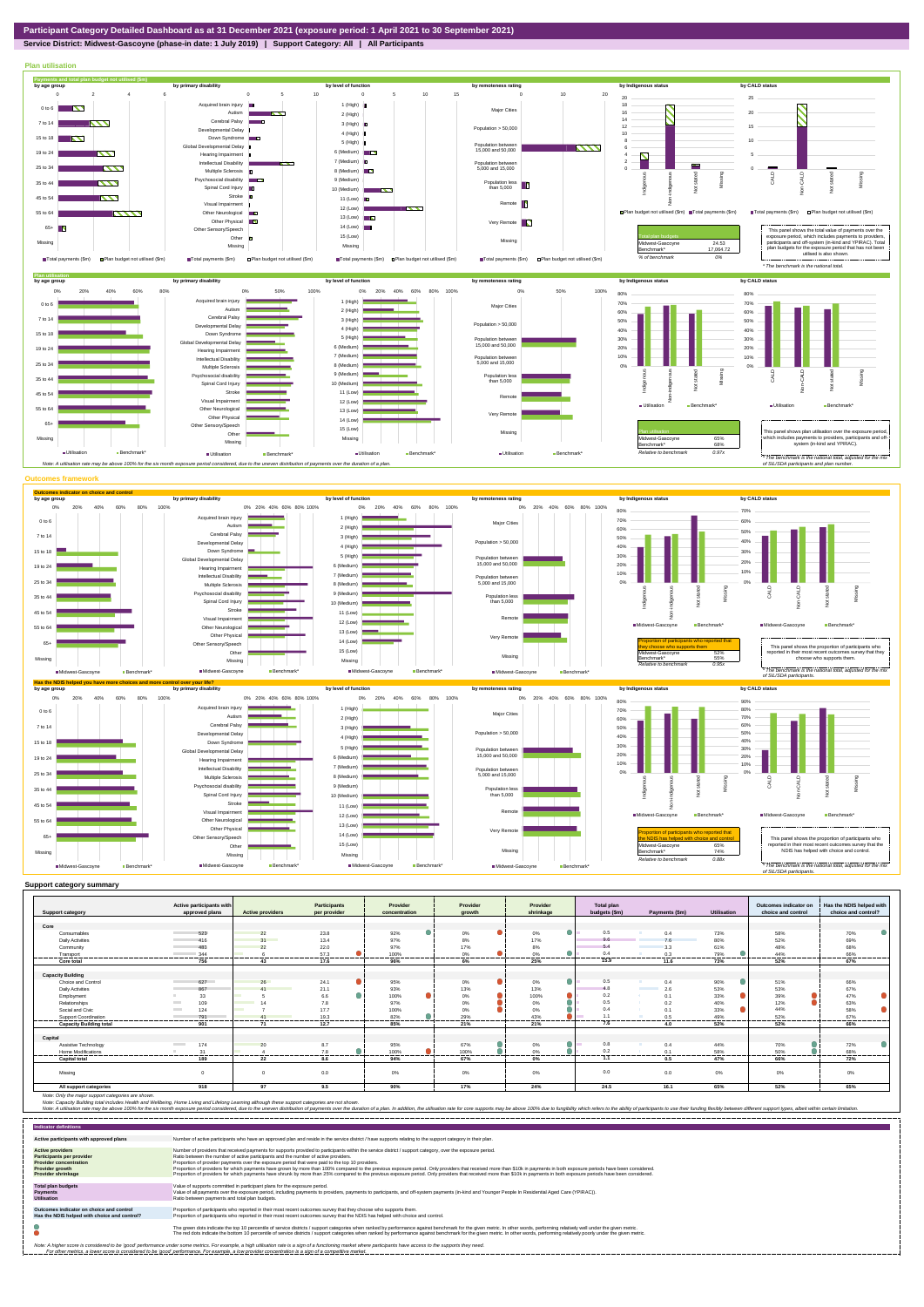# **Service District: Midwest-Gascoyne (phase-in date: 1 July 2019) | Support Category: All | Participants Receiving SIL/SDA**

**Midwest-Gascoyne Bench** 

Midwest-Gascoyne **Benchmark\*** 

#### *Relative to benchmark 0.85x ^ This metric is for all participants and not*  The benchmark is the unweighted national ave *participants and not only participants receiving SIL/SDA. only participants receiving SIL/SDA.*









**Midwest-Gascoyne Benchmark** 

Midwest-Gascoyne Ben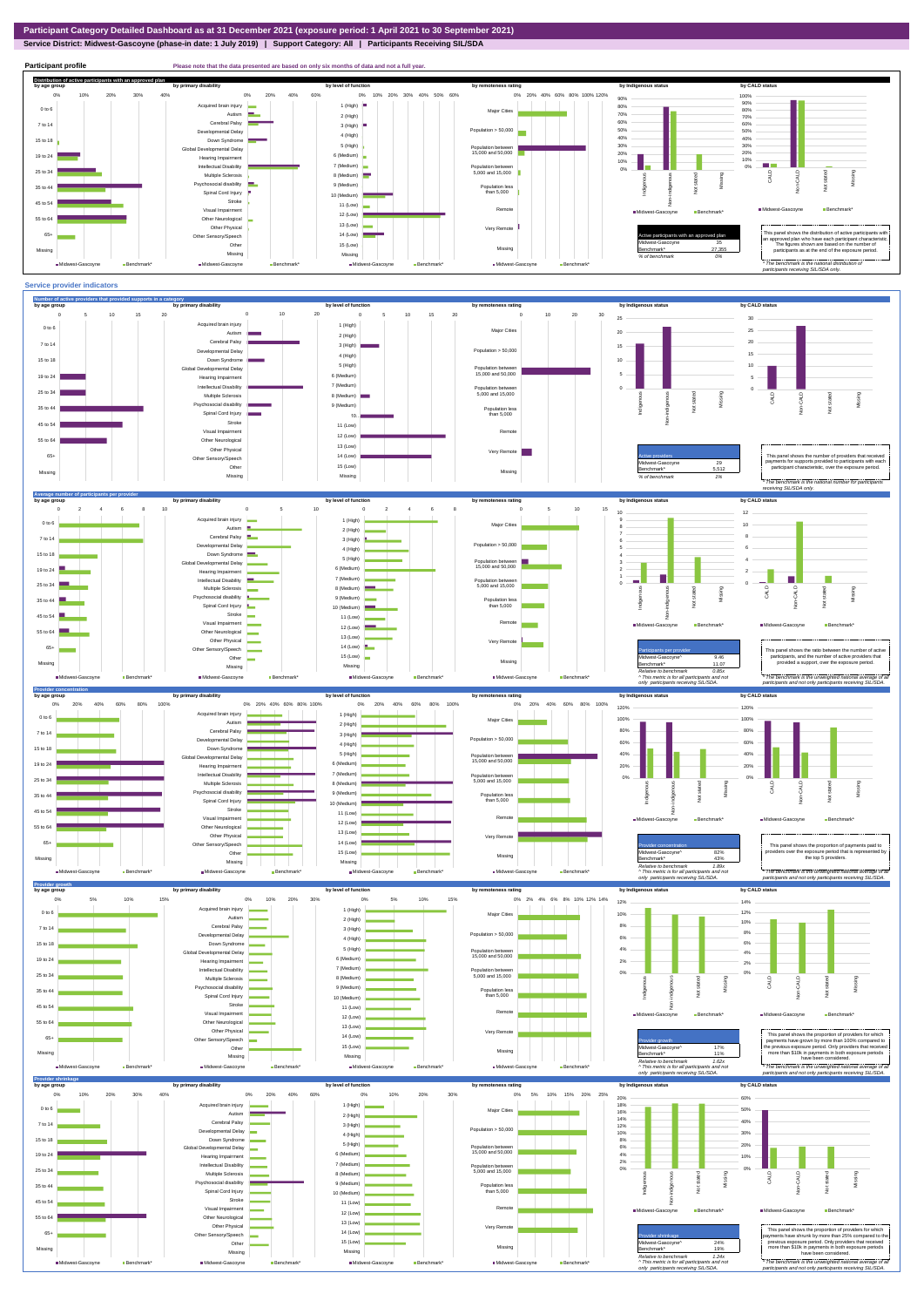

### **Service District: Midwest-Gascoyne (phase-in date: 1 July 2019) | Support Category: All | Participants Receiving SIL/SDA**



| <b>Support category</b>        | Active participants with<br>approved plans | <b>Active providers</b> | Participants<br>per provider | Provider<br>concentration | Provider<br>arowth | Provider<br>shrinkage | <b>Total plan</b><br>budgets (\$m) | Payments (\$m)       | Utilisation    | Outcomes indicator on<br>choice and control | Has the NDIS helped with<br>choice and control? |
|--------------------------------|--------------------------------------------|-------------------------|------------------------------|---------------------------|--------------------|-----------------------|------------------------------------|----------------------|----------------|---------------------------------------------|-------------------------------------------------|
|                                |                                            |                         |                              |                           |                    |                       |                                    |                      |                |                                             |                                                 |
| Core                           |                                            |                         |                              |                           |                    |                       |                                    |                      |                |                                             |                                                 |
| Consumables                    | 27                                         |                         | 3.4                          | 100%                      | 0%                 | 0%                    | 0.0                                | 0.0                  | 70%            | 23%                                         | 85%                                             |
| <b>Daily Activities</b>        | 33                                         | $\Omega$                | 3.7                          | 100%                      | $0\%$              | $0\%$                 | 3.4                                | 3.3                  | 98%            | 19%                                         | 83%                                             |
| Community                      | 33                                         |                         | 5.5                          | 100%                      | 25%                | 0%                    | 0.7                                | <b>The Co</b><br>0.4 | 59%            | 19%                                         | 79%                                             |
| Transport                      | 34                                         |                         | 11.3                         | 100%                      | 0%                 | 0%                    | 0.0                                | 0.0                  | 45%            | 18%                                         | 80%                                             |
| Core total                     | 34                                         | 13                      | 2.6                          | 100%                      | 0%                 | $0\%$                 | 4.2                                | 3.8                  | 90%            | 18%                                         | 80%                                             |
|                                |                                            |                         |                              |                           |                    |                       |                                    |                      |                |                                             |                                                 |
| <b>Capacity Building</b>       |                                            |                         |                              |                           |                    |                       |                                    |                      |                |                                             |                                                 |
| Choice and Control             | $30 -$                                     |                         | 5.0                          | 100%                      | $0\%$              | 0%                    | 0.0                                | 0.0                  | 91%            | 20%                                         | 82%                                             |
| Daily Activities               | 2 <sub>A</sub>                             |                         | 4.3                          | 100%                      | $0\%$              | 100%                  | 0.1                                | 0.1                  | 51%            | 21%                                         | 83%                                             |
| Employment                     |                                            |                         | 2.0                          | 100%                      | $0\%$              | 100%                  | 0.0                                | 0.0<br><b>SALE</b>   | 66%            | 0%                                          | 100%                                            |
| Relationships                  | the control of the con-                    |                         | 5.5                          | 100%                      | 0%                 | 0%                    | 0.0                                | 0.0                  | 38%            | 0%                                          | 100%                                            |
| Social and Civic               |                                            |                         | 1.0                          | 100%                      | 0%                 | 0%                    | 0.0                                | 0.0                  | 95%            | 0%                                          | 0%                                              |
| <b>Support Coordination</b>    | 34                                         | 13                      | 2.6<br>------                | 96%                       | 0%<br>.            | 0%                    | 0.1                                | 0.0                  | 64%            | 21%                                         | 83%                                             |
| <b>Capacity Building total</b> | 35                                         | 21                      | 1.7                          | 94%                       | 0%                 | .<br>33%              | 0.3                                | <br>0.2              | 57%            | <br>21%                                     | 80%                                             |
|                                |                                            |                         |                              |                           |                    |                       |                                    |                      |                |                                             |                                                 |
| Capital                        |                                            |                         |                              |                           |                    |                       |                                    |                      |                |                                             |                                                 |
| Assistive Technology           | <b>Contract Contract</b><br>11             |                         | 1.6                          | 100%                      | 0%                 | 0%                    | 0.0                                | 0.0                  | 85%            | 30%                                         | 86%                                             |
| Home Modifications             | 15<br>----------                           |                         | 15.0<br>---------            | 100%                      | 0%                 | 0%<br>.               | 0.1<br>                            | 0.0<br>              | 32%<br>------- | 27%<br>                                     | 73%<br>                                         |
| <b>Capital total</b>           | 24                                         |                         | 3.0                          | 100%                      | 0%                 | $0\%$                 | 0.2                                | 0.1                  | 45%            | 26%                                         | 82%                                             |
|                                |                                            |                         |                              |                           |                    |                       |                                    |                      |                |                                             |                                                 |
| Missina                        |                                            |                         | 0.0                          | 0%                        | 0%                 | 0%                    | 0.0                                | 0.0                  | $0\%$          | 0%                                          | 0%                                              |
| All support categories         | 35                                         | 29                      | 1.2                          | 99%                       | 0%                 | $0\%$                 | 4.7                                | 4.1                  | 86%            | 21%                                         | 80%                                             |

Note: Only the major support categories are shown.<br>Note: Capacity Building total individual Wellbeing, Home Living and Lifelong Learning although these support categories are not shown.<br>Note: A utilisation rate may be abov

| <b>Indicator definitions</b>                                                                                                                 |                                                                                                                                                                                                                                                                                                                                                                                                                                                                                                                                                                                                                                                                                                                                                                                                                 |
|----------------------------------------------------------------------------------------------------------------------------------------------|-----------------------------------------------------------------------------------------------------------------------------------------------------------------------------------------------------------------------------------------------------------------------------------------------------------------------------------------------------------------------------------------------------------------------------------------------------------------------------------------------------------------------------------------------------------------------------------------------------------------------------------------------------------------------------------------------------------------------------------------------------------------------------------------------------------------|
| Active participants with approved plans                                                                                                      | Number of active participants who have an approved plan and reside in the service district / have supports relating to the support category in their plan.                                                                                                                                                                                                                                                                                                                                                                                                                                                                                                                                                                                                                                                      |
| <b>Active providers</b><br><b>Participants per provider</b><br><b>Provider concentration</b><br>Provider growth<br><b>Provider shrinkage</b> | Number of providers that received payments for supports provided to participants within the service district / support category, over the exposure period.<br>Ratio between the number of active participants and the number of active providers.<br>Proportion of provider payments over the exposure period that were paid to the top 10 providers.<br>Proportion of providers for which payments have grown by more than 100% compared to the previous exposure period. Only providers that received more than \$10k in payments in both exposure periods have been considered.<br>Proportion of providers for which payments have shrunk by more than 25% compared to the previous exposure period. Only providers that received more than \$10k in payments in both exposure periods have been considered. |
| <b>Total plan budgets</b><br>Payments<br><b>Utilisation</b>                                                                                  | Value of supports committed in participant plans for the exposure period.<br>Value of all payments over the exposure period, including payments to providers, payments to participants, and off-system payments (in-kind and Younger People In Residential Aged Care (YPIRAC)).<br>Ratio between payments and total plan budgets.                                                                                                                                                                                                                                                                                                                                                                                                                                                                               |
| Outcomes indicator on choice and control<br>Has the NDIS helped with choice and control?                                                     | Proportion of participants who reported in their most recent outcomes survey that they choose who supports them.<br>Proportion of participants who reported in their most recent outcomes survey that the NDIS has helped with choice and control.                                                                                                                                                                                                                                                                                                                                                                                                                                                                                                                                                              |
|                                                                                                                                              | The green dots indicate the top 10 percentile of service districts / support categories when ranked by performance against benchmark for the given metric. In other words, performing relatively well under the given metric.<br>The red dots indicate the bottom 10 percentile of service districts / support categories when ranked by performance against benchmark for the given metric. In other words, performing relatively poorly under the given metri                                                                                                                                                                                                                                                                                                                                                 |
|                                                                                                                                              | Note: A higher score is considered to be 'good' performance under some metrics. For example, a high utilisation rate is a sign of a functioning market where participants have access to the supports they need.<br>For other metrics, a lower score is considered to be 'good' performance. For example, a low provider concentration is a sign of a competitive market.                                                                                                                                                                                                                                                                                                                                                                                                                                       |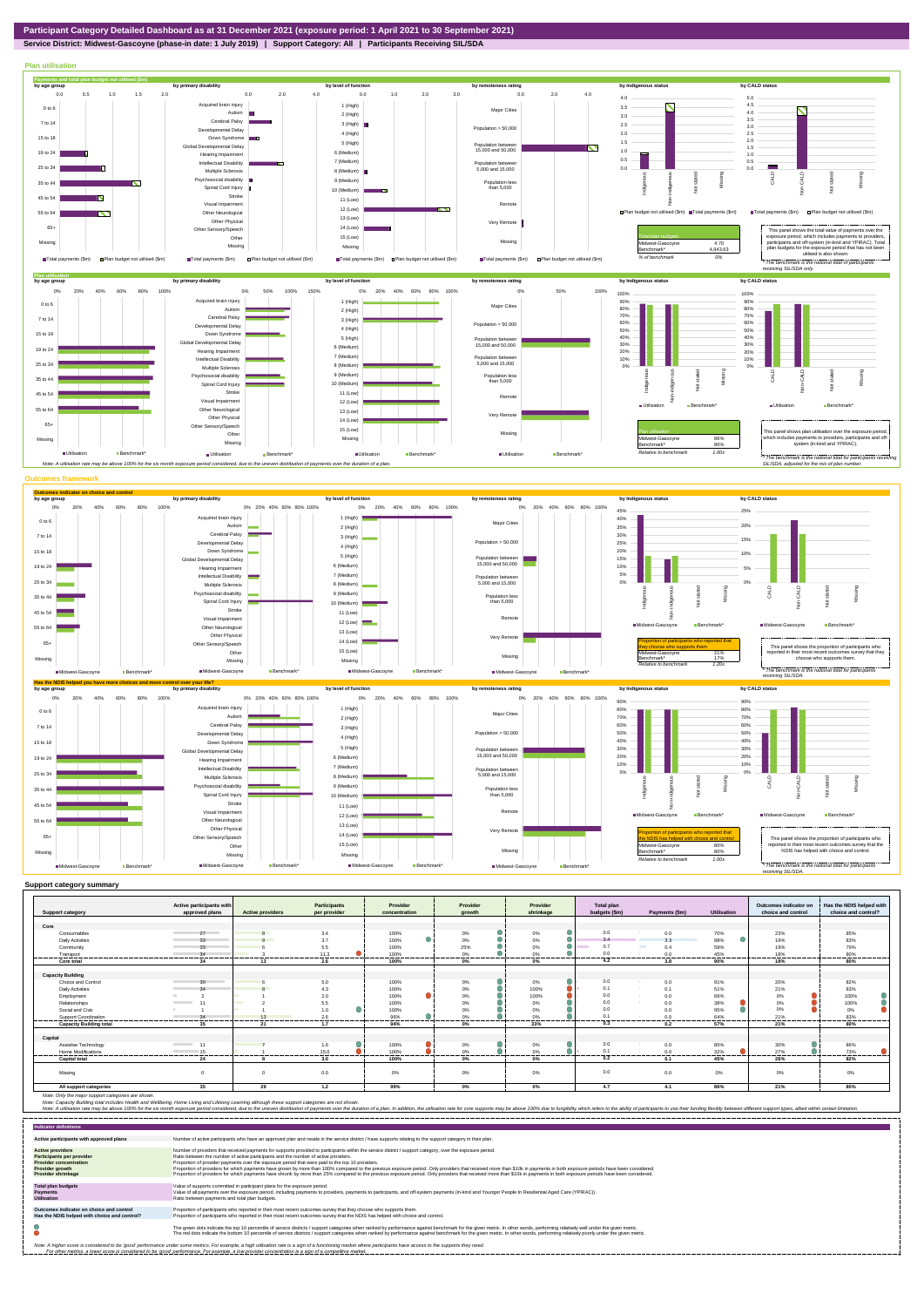# **Service District: Midwest-Gascoyne (phase-in date: 1 July 2019) | Support Category: All | Participants Not Receiving SIL/SDA**